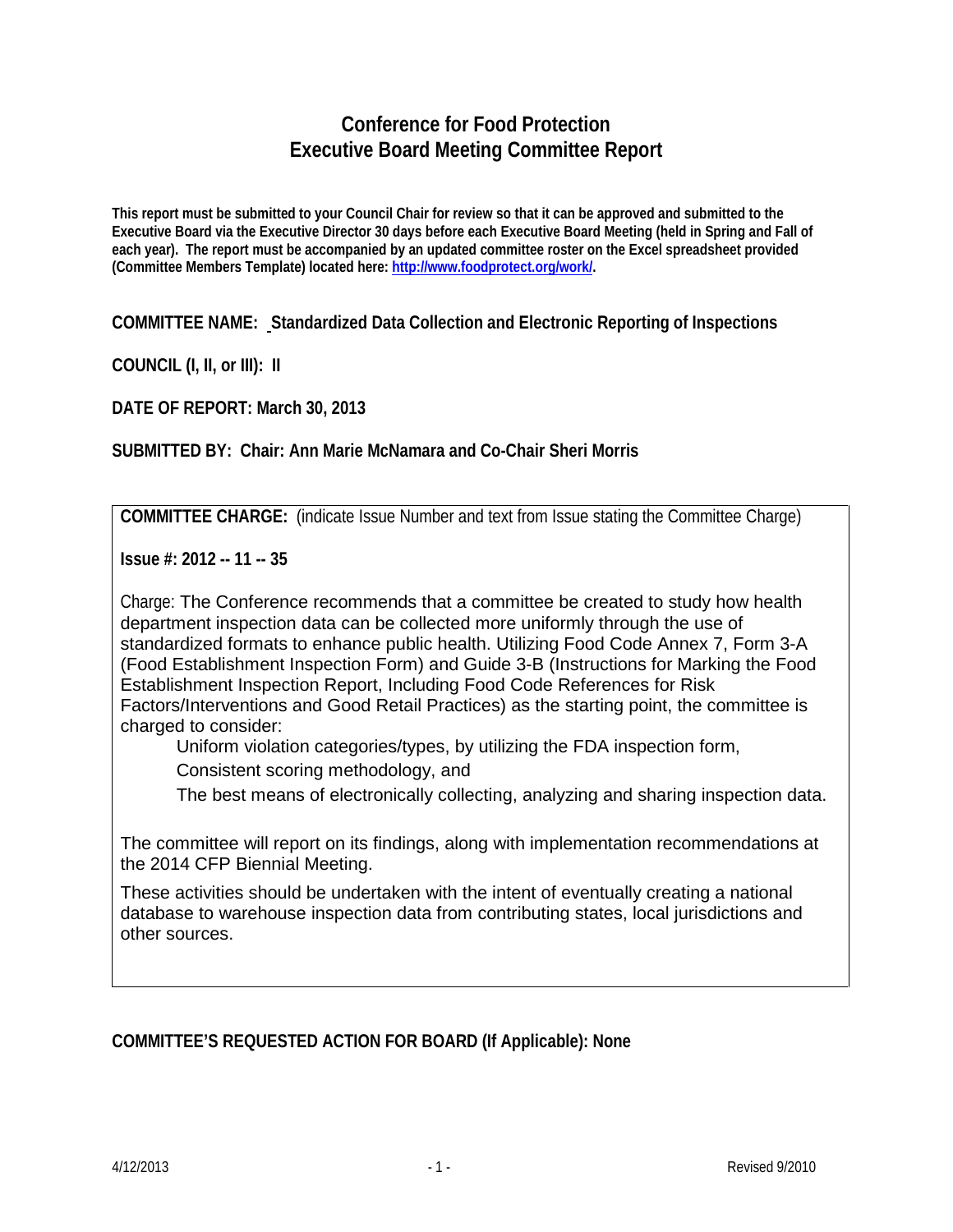## **PROGRESS REPORT / COMMITTEE ACTIVITIES WITH ACTIVITY DATES:**

This is a very large committee comprised of 38 members from state, local, and federal government agencies; consumer groups; academia; the retail and food service industries; and computer software companies. This large number of members is indicative of the importance of this committee to its members. Members are very passionate to see this enterprise succeed. No one who requested to be on this committee was excluded from membership.

Meetings of the Committee were held on January 30, 2013 and March 28, 2013, and this committee has had some very passionate and robust debate about our charge and the completion of our Charge. We began our dialogue by asking Health Department members to describe their experience in developing and using electronic databases for reporting health inspection reports. Specifically, the Chair requested information on "What works well for you and what doesn't?" and "Do you currently use Form 3-A for reporting health inspections?

We heard the experiences of four states in developing and utilizing electronic databases for health inspection reporting. These states were: Pennsylvania, Ohio, Minnesota, Wisconsin, and North Carolina. In brief, the Committee discussed and identified the following advantages to health departments that developed electronic databases for health inspection reporting:

- Better staff uniformity in reporting violations due to training efforts
- Tablets are used by inspectors in the field
- Predefined comments can be selected decreasing inspection time
- Inspector leaves a printed version with the restaurant
- Electronic inspections can be accessed for consumers and others to see
- Cost savings were noted over manual system costs once the system was implemented

The Committee also identified some pitfalls in developing an electronic database. These included:

- Teaching inspectors to use an electronic data system was a stumbling block
- No scoring system: only scoring is count of risk factor violations and "repeats"
- Internal assessments being done of IN/Out/NA/NO of compliance and 'overall' compliance
- Initial cost of database development and tablets

The use of Form 3-A was then discussed. Some states were using Form 3-A for their data elements in their database and some were using data elements matching their individual codes. Discussion then ensued concerning whether convincing the numerous state, local, and county regulators in the U.S. to use Form 3-A was even possible considering the lack of harmonization of regulations. Not all states are using the current version of the Food Code.

Discussion then turned to industry members whose companies have developed commercial, electronic databases for health inspection reports. These databases use existing state and local health inspection reporting formats and map inspection content to Form 3-A for reporting purposes. If the inspection categories do not match Form 3-A exactly, then either the most close match is used, or that data is not reported. The example used was that if the database maps to 54 items, and the data form only has 26 corresponding items, then only those 26 are reported.